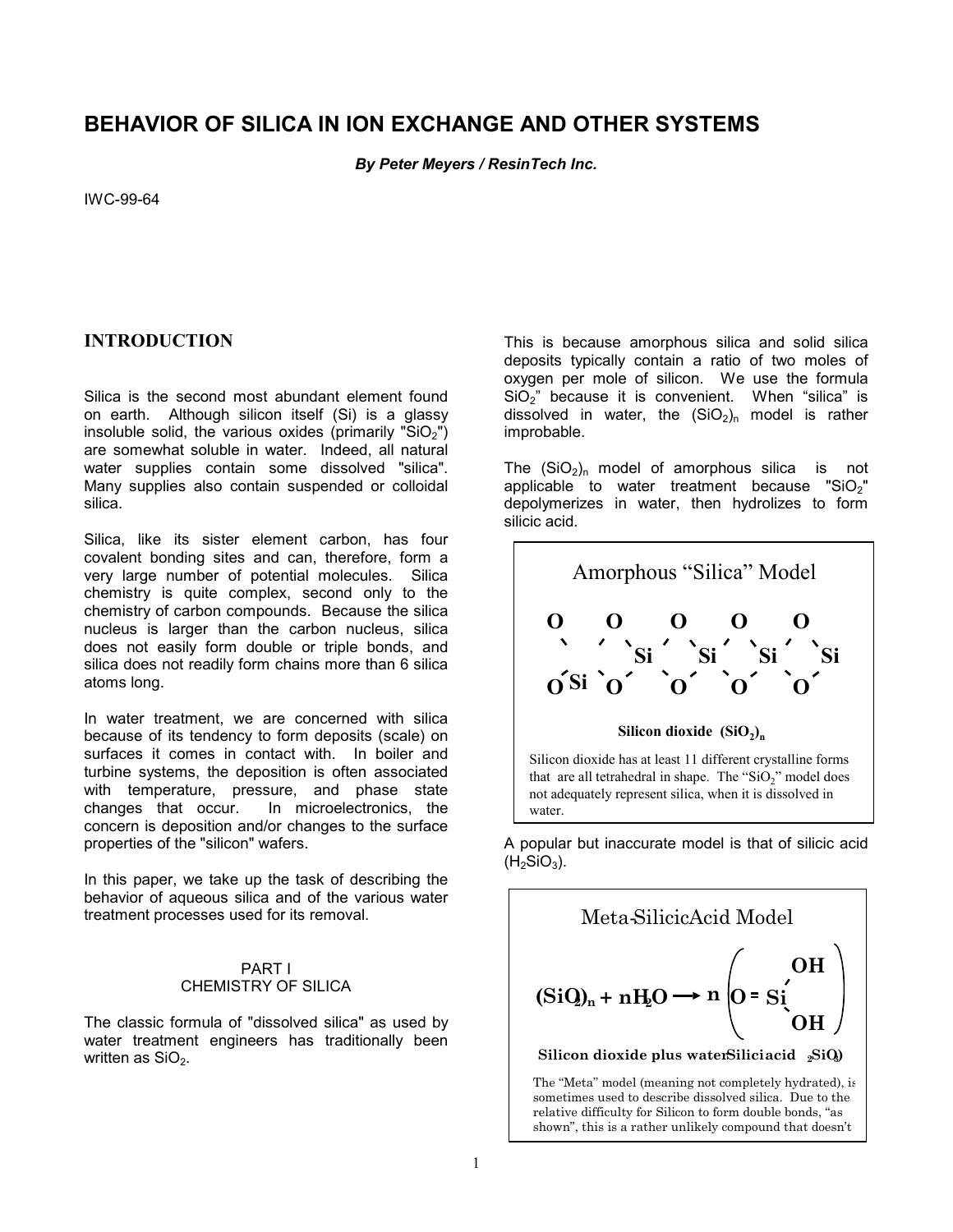Since silicon atoms don't form double bonds (except under some very unusual conditions), the "meta" model doesn't actually exist.

Note the similarity to carbonic acid  $(H_2CO_3)$ . This is probably the reason for the common error in the structure of silicic acid.

A better formula for silicic acid is  $H_4SiO_4$ . Some texts refer to this as "mono" silicic acid (meaning not polymerized), others as "ortho" silicic acid (meaning fully hydrated). This model satisfies the tetrahedral preference and predicts the very weak acidity. It also readily explains why silica is highly soluble at high pH (surrounded by OH ions).



**Carbon dioxide plus water yields carbonic acid**

Note the similarity between carbonic acid and meta-silicic acid. This is probably responsible for the improbable structure sometimes shown for silicic acid.



In addition to the water molecules that become part of the silicic acid molecule, other "waters of hydration" make the hydrated radius of dissolved silica almost as large as that of sulfate ions.

Silicic acid is considerably weaker than carbonic acid. The  $K_A$  for silicic acid is considerably smaller than for carbonic acid.

| Carbonic Acid $K_1 = 4.3 \times 10^{-7}$ |                           |
|------------------------------------------|---------------------------|
| Silicic acid                             | $K_1 = 2 \times 10^{-10}$ |

At pH greater than 10, silica is present as silicate ions, and is quite soluble.



At neutral pH, the ionization of silicic acid depends on the concentration of hydrogen ions. Since  $K_1$  for silicic acid is very small, not much silicic acid can ionize when  $H^+$  is present.



## POLYMERIC SILICA

Silica, like carbon, readily forms covalent bonds with oxygen and other elements, less readily with itself. In fact, since the bond energy is lower for silicon than for carbon, it does this rather easily. The  $H_4SiO_4$  model is fine for monomeric silica and can be expanded to readily explain polymeric silica.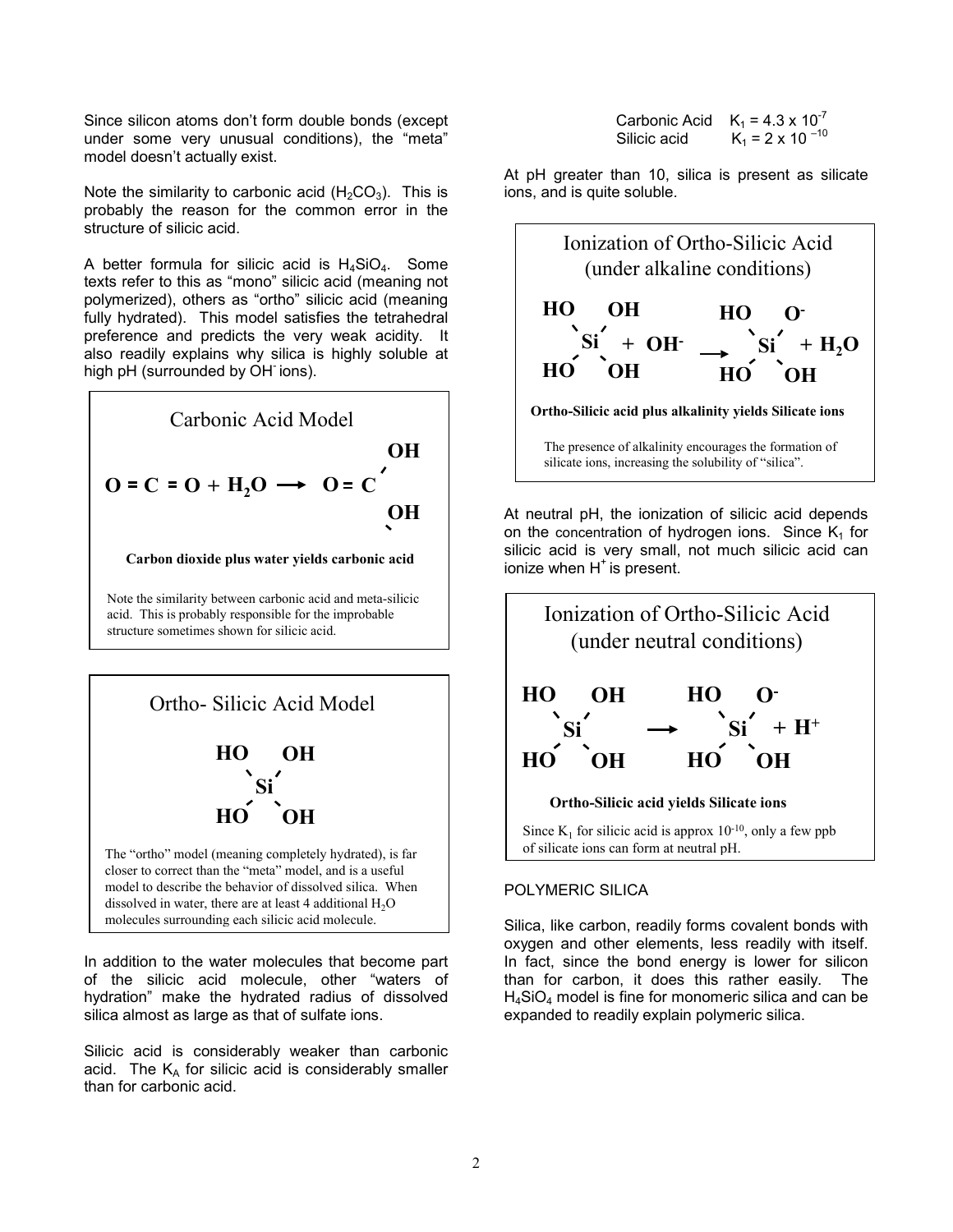

#### THE MOLYBDATE TEST FOR SILICA

The molybdate reactive silica test will only expose one, or possibly two, of the Si atoms in a chain of polymerized silica. This means that the molybdate reactive silica test will only measure part of the total silica that may be in solution. This phenomenon gives rise to the term "giant silica" and also to what many people consider colloidal silica. Since polymerized silica molecules can approach the size of a true colloid, "Giant" silica can still be (at least partially) removed by ion exchange as well as by relatively large pore size micro filters.

#### SILICA SOLUBILITY

Many years ago at L\*A Water, we hoped to determine the relative affinity of strong base anion resin for "pure silica". Instead, we performed a simple experiment in silica polymerization. We went out into the California desert and collected some natural volcanic water that contained about 65 ppm of reactive  $SiO<sub>2</sub>$ . We ran it through cation and weak base ion exchangers, then air sparged to remove carbon dioxide. The solution, when freshly prepared, contained 65 ppm of reactive silica but almost nothing else. About a week later, we retested the solution and found the reactive silica to be less than 10 ppm!

Where did all the silica go? At first we thought it must have precipitated but the water was crystal clear. We then "digested" the sample by adding sodium carbonate and heating. A re-test showed 65 ppm of silica.

**Note: Stay tuned for more details of the mysterious silica later.** 

So, what is the solubility of silica? The classic silica solubility graph relates silica solubility to pH and temperature.

This graph has been published in many places and almost always with a dotted line to indicate probable higher solubility. Certainly, in the L\*AWT experiment, silica was not stable anywhere close to the published curve.





The "classic data" leaves a lot to be desired. There are numerous well-documented examples of silica concentrations much higher than the limits shown on the classic graph. The most famous are, perhaps, certain volcanic waters and oil field produced waters where reactive silica is fully soluble and stable at ambient temperatures and at neutral pH at concentrations exceeding 300 ppm! At L\*A, we encountered a wastewater sample from a demineralizer in Hawaii where the silica concentration in the neutralized wastewater was close to 1000 ppm. Although the silica polymerized over time, it remained happily in solution.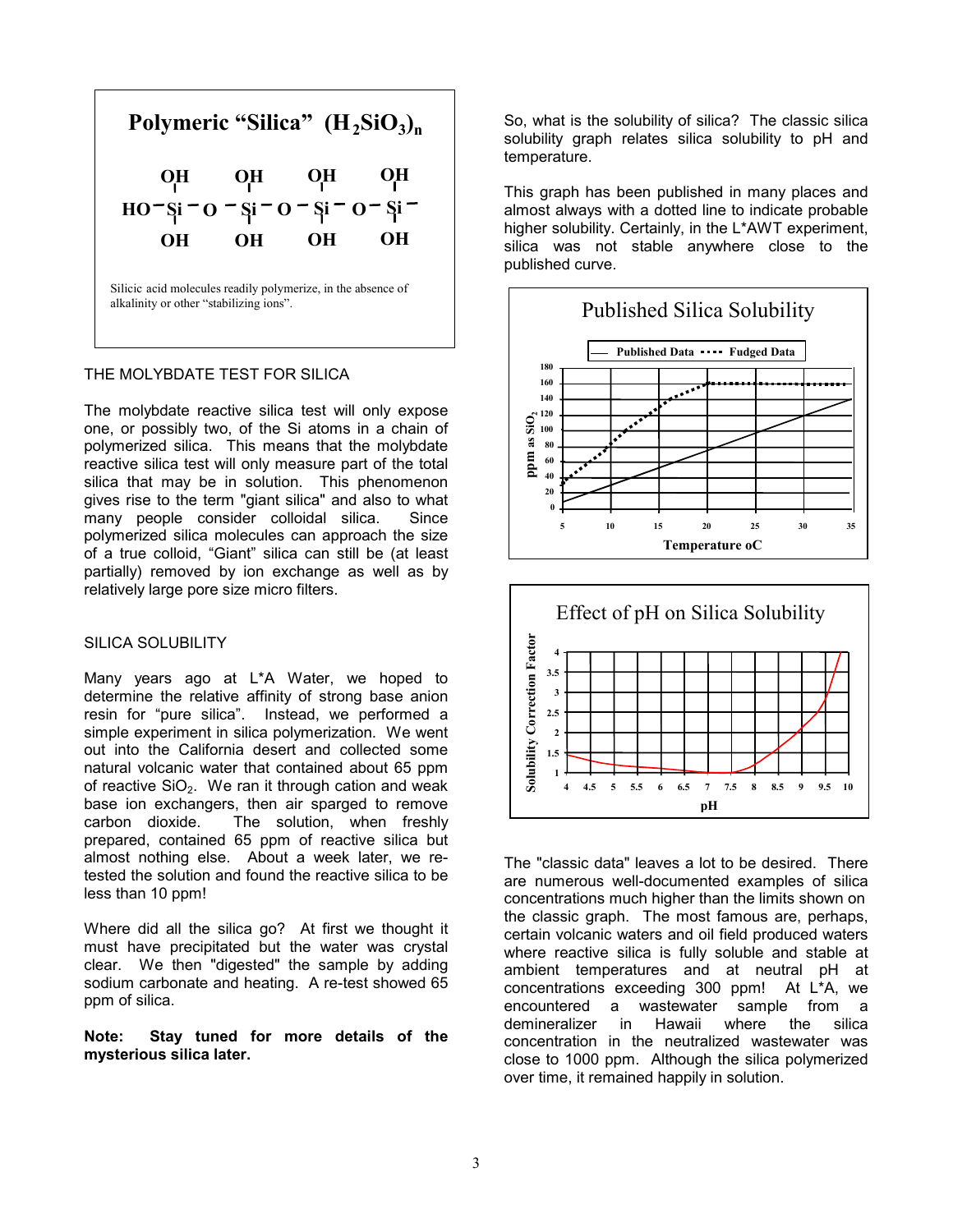| (all at approx. neutral pH) |                  |      |
|-----------------------------|------------------|------|
| Location                    | SiO <sub>2</sub> |      |
| Midway, Ca                  |                  | 600  |
| Placerita, Ca               | 320              | 900  |
| Hilo, Hi                    |                  | Very |

Looking for common threads, the high alkalinity present in all these examples correlates very well with observed high silica concentrations in solution. As we shall see later in this discussion, the lack of alkalinity also has a strong correlation with silica precipitation.

#### COLLOIDAL SILICA

Before leaving the discussion on silica chemistry, the question of colloidal silica must be explored. Since colloids are generally smaller than 0.5 micron, a simple filtration test can be performed with a standard 0.45-micron filter such as those used to determine silt density indexes (SDI'<sup>s</sup>) ahead of RO systems. Anything smaller than 0.01 micron is probably dissolved. The difference in silica, after digestion, reflects the concentration of colloidal silica.

The test work needed to quantitatively determine colloidal silica is hardly ever worth the effort and often fails to provide any truly useful data. A major problem is with accuracy. Inaccuracy is a consequence of the digestion. Sodium carbonate and other chemicals used to increase pH and dissolve or depolymerize silica always contain a significant silica concentration themselves. The manipulation of the "blank" prevents any serious accuracy at the ppb levels of colloidal silica typically found.

# Size vs Type of Silica

| Size vs type of silica | Size Microns  |
|------------------------|---------------|
| Filterable             | >0.45         |
| Colloidal              | $0.01 - 0.45$ |
| Polymeric ("giant")    | < 0.01        |
| Monomeric              | < 0.0001      |

The bottom line is that most examples of so called colloidal silica are really filterable and are readily removed by careful coagulation/filtration techniques and/or by membrane processes.

#### **PART II SILICA REMOVAL PROCESSES**

In a water purification system, the treatment objective may include reducing silica concentration to permit increased cycles of concentration without scale.

Although conventional coagulation and filtration is effective to remove most (if not all) colloidal silica, this is usually a small fraction of the total silica in natural water supplies. Conventional precipitation technologies are reasonably cost efficient to achieve partial removal of silica. Drawbacks to precipitation are numerous. Precipitation of silica is a messy, time consuming process and can be difficult to accomplish without upsets.

## Silica Removal Processes

- Filtration
- Chemical Precipitation
- Reverse Osmosis
- ED  $\&$  "E" cells
- Strong Base Ion Exchange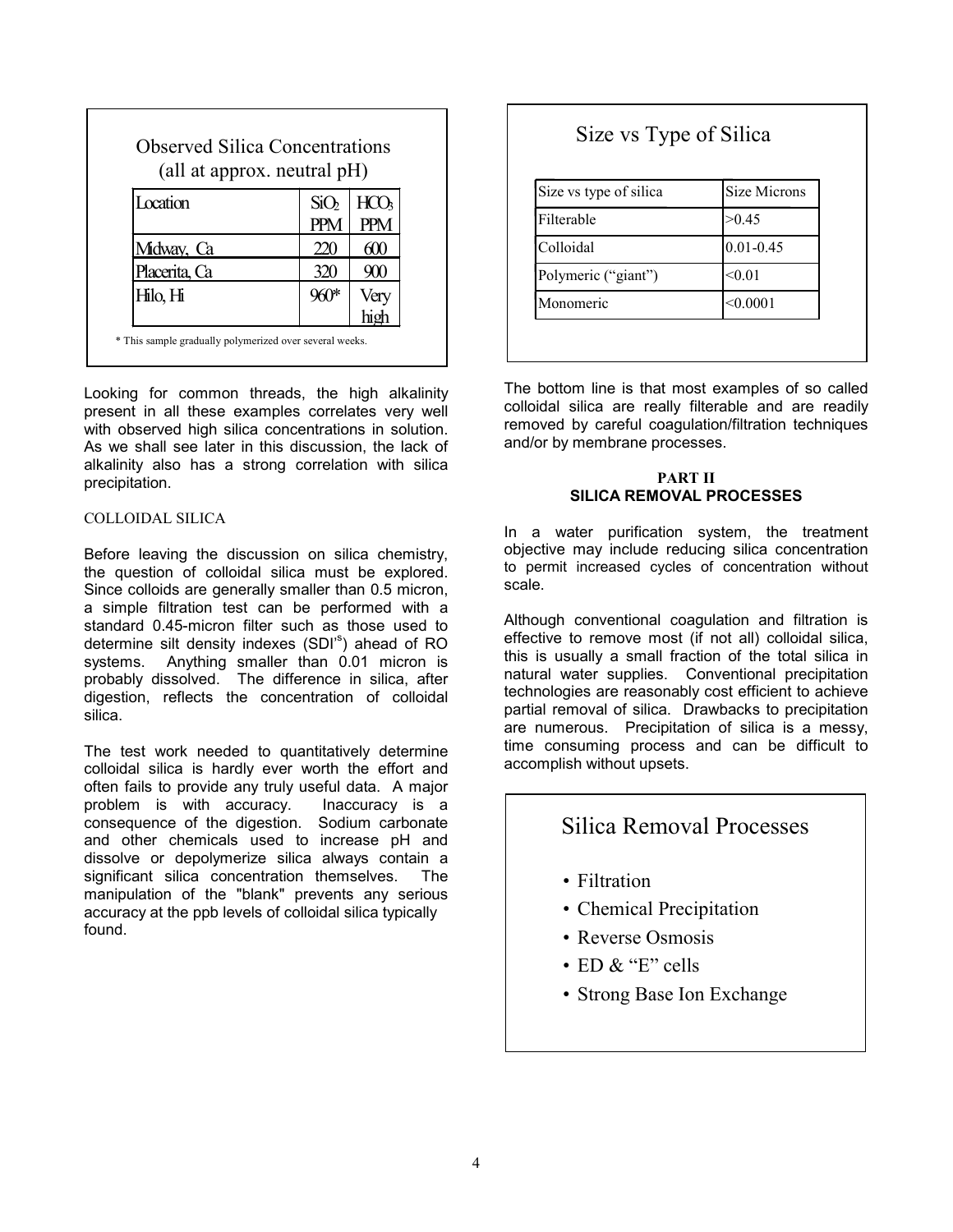Where "complete" removal of silica is required, various combinations of RO and/or ion exchange processes are used. The current state of the art technology includes both multiple membrane and multiple ion exchange steps and can produce "reactive silica" concentrations in the neighborhood of 0.1 ppb.

#### CHEMICAL PRECIPITATION

Silica almost never precipitates as "SiO $_2$ ". Silica scale almost always contains a divalent (or trivalent) cation. Although calcium silicate is quite insoluble, this compound does not form rapidly except at very high temperatures. Although aluminum salts can be used to precipitate silica, the consequences of leaving a substantial aluminum residual in the product water makes this process undesirable. The conventional method of precipitating silica has always been co-precipitation with magnesium.



Since silica becomes part of the magnesium precipitant, some means of adding already precipitated magnesium (magnesium oxide) or of precipitating magnesium "in situ" (as  $Mg(OH)$ <sub>2</sub>) is used. In situ precipitation works much better than already precipitated magnesium, probably due to surface area of the precipitant and proximity to a silica molecule.

The addition of soluble magnesium salts (such as  $MgCl<sub>2</sub>$ ) is often undesirable due to an increase of T.D.S. MgO although much less effective, is more often used. The advantage of MgO is that it adds little or no dissolved solid to the water.

pH and temperature also have important effects on silica removal by precipitation. The precipitation mechanism occurs faster and more completely at high temperatures. pH must be high enough to cause magnesium to precipitate but not so high as to make the precipitant resoluble.

## Relative Efficiency of Magnesium to precipitate Silica

- "In-Situ" (by precipitation of ionic Mg)
- $-$  Avg. 1 mg/l/L of SiO<sub>2</sub> per 1 mg/L of Mg (as Mg)
- Better at higher temp and higher concentrations
- "Ex-Situ" (by addition of solid MgO)
	- $-$  Avg. 1 mg/L of SiO<sub>2</sub> per 10 mg/L of MgO (as MgO)
	- Better with finer mesh powder





### REVERSE OSMOSIS SYSTEMS

RO systems can also be used to reduce silica concentration. Although "cellulose acetate" and early "thin film" composite materials only provided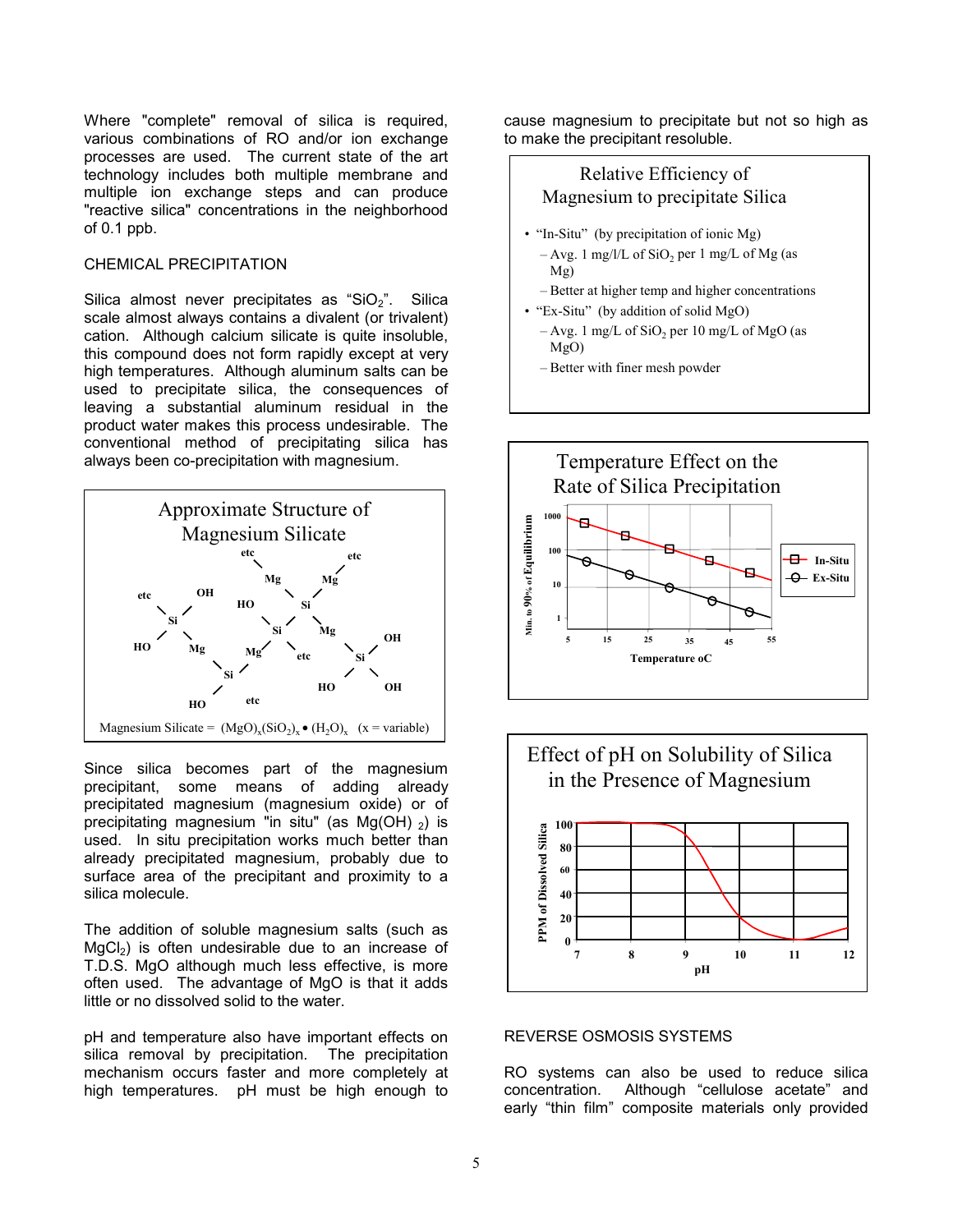moderate silica rejection, newer materials reject silica quite well. The mechanism of removal is probably by "hyper" filtration but is also related to degree of ionization since silica is more completely removed at a high pH. Since silica is concentrated by the membrane in the reject stream, silical solubility can be an important consideration. RO systems are currently unable to achieve as complete removal of "reactive silica" as ion exchange, but are far better at removing various forms of "non-reactive silica".

### E CELLS

E Cells are electrodialysis stacks where the water flow channels are filled with ion exchange resin. The mechanism of removal probably is that the resin first exchanges for various ions (including silica), slowing them down, then allowing them to be pulled through the membranes. Since silica is weakly ionized, a higher current density is needed for a high percentage of silica removal. The "E Cell" process is currently more expensive than RO for bulk removal of ions and suffers the same inability as ion exchange to remove "non-reactive" silica. However, it is competitive with RO and IX for polishing and offers a perceived advantage over IX, in that its use does not involve handling of strong mineral acids and bases. Still, the lowest silica residuals currently achievable are produced by ion exchange resins.

| Relative Selectivity based on |
|-------------------------------|
| Ionic Form (Type I SBA)       |

| <b>Relative Selectivity</b>     |      | Chloride Hydroxide |
|---------------------------------|------|--------------------|
| for                             | Form | Form               |
| Bicarbonate (HCO <sub>3</sub> ) | 0.25 |                    |
| Chloride (Cl)                   |      | 20                 |
| Silica $(SiO2)$                 | None |                    |

#### ION EXCHANGE TECHNOLOGY

All strongly basic ion exchange resins have the ability to split salts. This means that they can remove weakly ionized species such as carbon dioxide and silica. Although hydroxide form strong base anion resins, preference for silica is much lower than for sulfates and chlorides; it is significantly greater than for hydroxide. There is

pretty good evidence that only when in the hydroxide form, does strong base anion resin exhibit any preference for silica. When in the hydroxide form, (SBA resin) preference for silica and for alkalinity are similar (at least we know that silica break generally occurs at about the same percentage exhaustion as alkalinity break). In the chloride form, or any other salt form, strong base anion resin has zero preference for silica (probably because silica is nonionized at typical raw water pH), although it still can be used for alkalinity removal.

This suggests that silica is not exchanged in the same way as other anions.

#### **DESILICIZERS**

An anion desilicizer is a "poor mans" demineralizer consisting of a strong cation exchanger in the sodium form (a water softener) followed by a strong base anion exchanger in the hydroxide form. Thank goodness there are not too many of these critters around anymore. They have most of the disadvantages of a demineralizer and few of the advantages. However, they do remove silica along with the other anions.



Over the years, more than one engineer has wondered if it might be possible to operate a desilicizer at a real small caustic dose (or perhaps brine plus caustic) and use the anion resin as a dealkalizer while still removing some silica. This would avoid the excess causticity created by the complete anion exchange for hydroxides. ResinTech tried this in our lab, with a Type II anion resin (SBG2).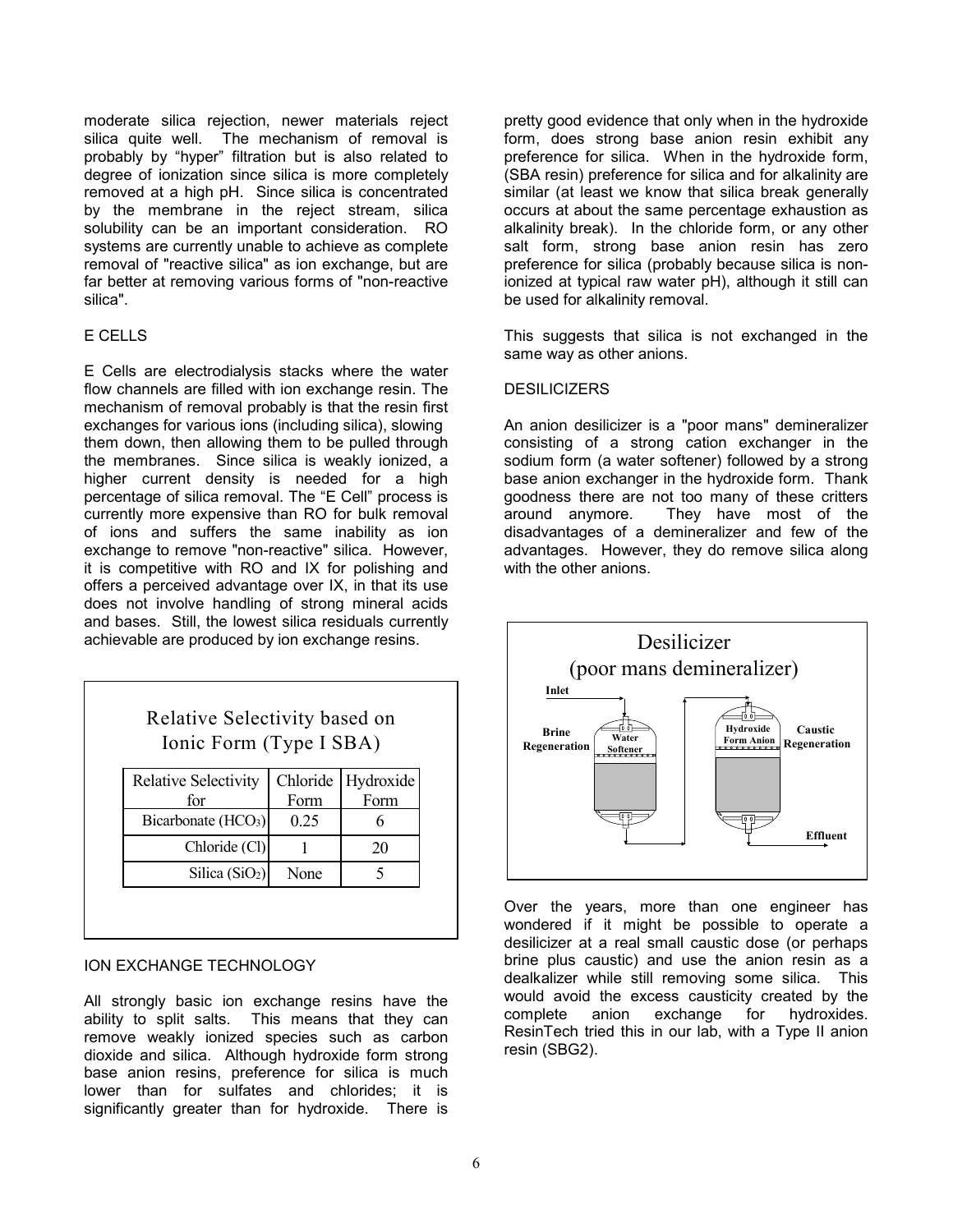

The results were quite interesting. As long as the resin had enough hydroxide exchange sites to remove all the anions, silica was well removed. As soon as the hydroxide sites were depleted, the resin dumped the silica. By the time the hydroxide concentration was substantially reduced in the product water, all the silica had dumped. There was no net removal.

#### *DEMINERALIZER SYSTEMS*

The same dumping phenomenon seen in the previous "desilicizer" experiment, can also occur in demineralizers, but is less likely because the anion exchanger is seldom operated until every hydroxide exchange site is exhausted. Although silica dumping can and does occur, a substantial concentration of silica is frequently found on exhausted anion resins even when no hydroxide form capacity is left. This is probably because the low pH after the cation exchanger restricts the ability of silica to leave the anion resin and re-enter the water stream.

Perhaps the most widely published and easy to use hard copy capacity curves for rating co-flow exchangers are the engineering notes developed by the Rohm & Haas Company. These notes depict the capacity of Type 1 porous anion resin as a function of caustic dose related to FMA,  $CO<sub>2</sub>$  and SiO2. The triangle curves for IRA-402 show extraordinary capacity for silica, in some cases approaching the total capacity of the resin. Modern curves (by ResinTech and others), are in various software formats.

I remember being told that the probable reason for the high silica capacity was that R&H used synthetic water with "unnatural" and monomeric silica. Therefore, this part of the curve was unreliable.



For simple two beds, the fraction of silica to total anions seldom exceeds 50% and the "inaccurate" part of the curve doesn't matter. The problem of rating anion resins with very high fractions of silica comes up mainly in multiple bed demineralizer designs with degasifiers, or lime softeners, and with weak base anion exchangers. In these cases the silica percentage of load on the strong base anion resin can approach 100% of total anions.

|                               | Various Rules to Limit Silica<br>Loading on Strong Base Resin |
|-------------------------------|---------------------------------------------------------------|
| • Crits Rule                  | 10 kgrns/cuft max                                             |
| $\cdot$ L*AWT Rule            | 6 kgrns/cuft max                                              |
| • German Data                 | reported in $gm/L$ as $SiO2$                                  |
| $-$ at 25 °C                  | 3 gm/L $(a)$ 0.1 mg/L inlet                                   |
|                               | 6 gm/L $(a)$ 0.3 mg/L inlet                                   |
| $-$ at 50 °C                  | $0.9$ gm/L $\omega$ 0.1 mg/L inlet                            |
|                               | $gm/L$ $@$ 0.3 mg/L inlet<br>2                                |
| German Data is for mixed beds | Note: gm/L capacity (as $CaCO3$ ) x 0.436 = kgrns/cuft        |

## THE REST OF THE GREAT SILICA EXPERIMENT

If you recall the earlier example of the mysterious disappearing silica, the point of the experiment was to try to determine a strong base anion resin's ultimate capacity for pure silica.

We took that 65 ppm silica (and nothing else) water and passed it through a lab column containing hydroxide form strong base anion resin. We ran, and ran, and ran, and never got any silica leakage.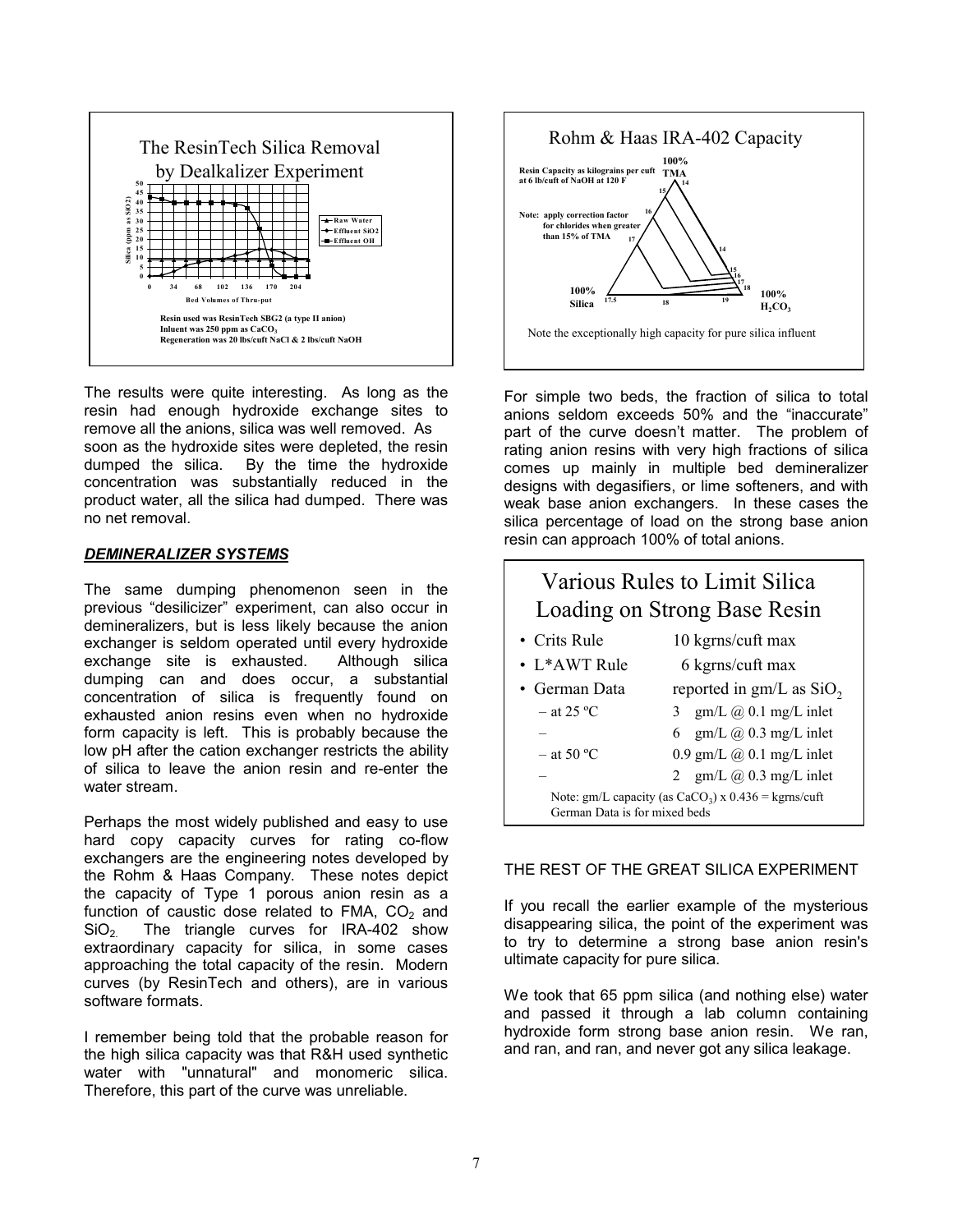Eventually, the resin bed plugged up with silica gel. Even after we digested the various effluent samples to expose the original silica and subtracted this from the total, the amount of silica loaded on the resin was several times the resins' capacity.

We gave up. The experiment was declared a "complete success". At L\*A, we arbitrarily chose six (6) kilograins/cu.ft. maximum safe silica loading.

 Actually the concept that silica capacity is relatively independent of a strong base anion resin's capacity for other anions has been proposed by George Crits as well as others. Rohm & Haas data may or may not be correct, but no one should seriously consider trying to operate a strong base anion resin without limiting silica loading.

### SILICA REMOVAL BY STRONG BASE ANION RESIN

The conventional theory of silica removal by strong base anion resins doesn't fit the observed behavior of silica very well at all. What is needed is a model that does a better job of explaining observed behavior.

Suppose that silicic acid is neutralized by hydroxide form anion resin and is not exchanged for another anions. Silicic acid remains ionized, only so long as there are sufficient hydroxide exchange sites available to keep it ionized. Since ion exchange resins do not have selectivity for un-ionized substances, when the pH drops in the resin phase, silica falls off the resin.

# Silica Exchange by Strong Base Anion Resin

**Hydroxide form resin**

 $RX-OH + H_4SiO_4 \longrightarrow RX-H_3SiO_4 + H_2O$ 

Note that this is a neutralization reaction, rather than an exchange of one ion for another.

**Chloride form resin**

 $RX-Cl + H<sub>4</sub>SiO<sub>4</sub>$   $RX-H<sub>3</sub>SiO<sub>4</sub> + H<sup>+</sup> + Cl<sup>-</sup>$ 

This exchange is extremely unlikely, due to the very poor ionization of silica at neutral pH

This neutralization reaction requires the exchange site to be in the hydroxide form in order to capture silica and does not require hydroxide ions to be exchanged by the resin in the way that exchange for other anions occur.

This model, although somewhat different than the conventional theory, explains why silica is not removed by salt form anion resins.

Silica, once exchanged onto the resin, is still able to polymerize. pH drops in the resin as it exhausts, encouraging polymerization or dumping. Polymerized silica probably stays on the resin, while monomeric silica dumps. In the desilicizer example, the high pH prevented silica polymerization and allowed dumping to occur. Two bed demineralizers do not dump silica as easily as mixed beds due to the lower pH at the inlet to the anion exchanger.

Silica is removed from strong base resin at high pH in an exchange of silicate ions for hydroxide ions. It probably is possible to remove some silica by washing an exhausted anion resin with water or with salt but since silica solubility is quite low, this would not ordinarily be practical. Also, at neutral pH, polymerized silica would be trapped inside the resin beads.

### THEORY OF NET EXCESS CAUSTIC

Many water treatment engineers believe that Type I anion resins are inherently better for silica removal than Type II anion resins. The facts, including various resin manufacturers' charts and graphs, do not support this belief! Under equivalent operating conditions, all strong base anion resins behave similarly toward silica. Differences in silica leakage are caused by differences in regeneration conditions. Although the regeneration of a Type I resin at 4 lb./cu.ft. caustic dose may appear to be identical to a Type II resin at 4 lb./cu.ft. dose, the Type II resin is regenerated more efficiently than the Type I resin leaving less net excess caustic to remove silica.

| Various Rules to Limit Silica<br>Loading on Strong Base Resin                             |                                    |
|-------------------------------------------------------------------------------------------|------------------------------------|
| • Crits Rule                                                                              | 10 kgrns/cuft max                  |
| $\cdot$ L*AWT Rule                                                                        | 6 kgrns/cuft max                   |
| • German Data                                                                             | reported in $gm/L$ as $SiO2$       |
| $-$ at 25 °C                                                                              | 3 gm/L $\omega$ 0.1 mg/L inlet     |
|                                                                                           | 6 gm/L $\omega$ 0.3 mg/L inlet     |
| $-$ at 50 °C                                                                              | $0.9$ gm/L $\omega$ 0.1 mg/L inlet |
|                                                                                           | 2 gm/L $\omega$ 0.3 mg/L inlet     |
| Note: gm/L capacity (as $CaCO3$ ) x $0.436$ = kgrns/cuft<br>German Data is for mixed beds |                                    |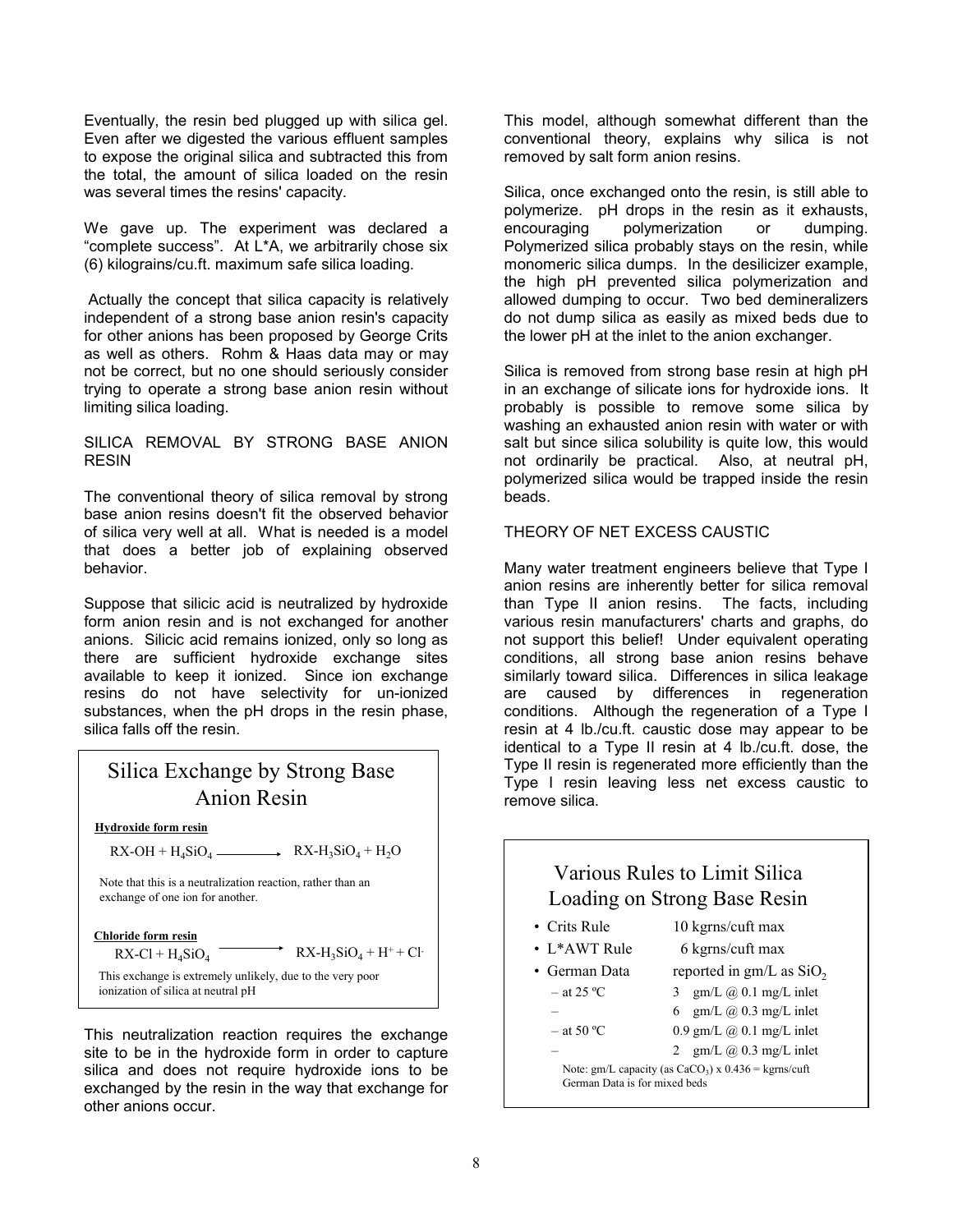The theory of net excess caustic has been proposed by John Farrar, formerly of the Permutit-Boby (UK) Group, and by Michael Gottlieb of Resintech as well as others.

Excess caustic is needed to reverse the neutralization reaction of silica with hydroxide form anion resin. Excess caustic is also needed to depolymerize silica. Depolymerization must occur before silica can reconvert to silicic acid and be removed from the resin.

Since this type of reaction is sensitive to the laws of thermodynamics, time and temperature are significant factors in the removal of polymerized silica.

One last comment with respect to silica removal from strong base anion resins is the theory of "long on - long off". The longer silica remains on an anion resin, the more it polymerizes and the longer it takes to get it off.

# Rules to Avoid Silica Fouling of Strong Base Resins

• Permutit Boby Data (Type I or Type II)

| $-7$ gm/L of SiO <sub>2</sub>  | -amb. NaOH<br>min dose = $15 \times$ Silica load                 |
|--------------------------------|------------------------------------------------------------------|
| $-14$ gm/L of SiO <sub>2</sub> | -35 °C NaOH<br>min dose = $9x$ Silica load                       |
| $-20$ gm/L of SiO <sub>2</sub> | $-60$ °C NaOH (type I only)<br>min dose = $5 \times$ Silica load |

For example, if the silica load is 7 gm/L (3 kgrns/cuft) with ambient regeneration, then a minimum of 105 gm/L of

Rules for lowest possible leakage of Silica from Strong Base Resin

- Use plenty of excess caustic
- Allow for a long contact time
- Use highest practical caustic temperature
- Use highest practical caustic concentration
- Limit inlet sodium to less than 1 mg/L
- Limit silica loading on the resin

### SILICA PRECIPITATION IN ION EXCHANGE SYSTEMS

Most ion exchange systems in the USA operate pretty inefficiently. Plenty of net excess caustic is present in the spent regenerant. The wastewater pH stays high and silica stays in solution. This is not the case when a weak base anion and strong base anion pair is used. Caustic efficiency can, in some cases, approach 100%. Conventional wisdom says to dump the first 30% of the caustic to avoid silica precipitation in the weak base anion.



It is somewhat ironic that many of these systems dump the first 30% of the water flowing through the strong base anion resin and begin thoroughfaring through the weak base resin just about at the point when the caustic finally reaches the bottom of the strong base resin.



Although there are only a few documented cases of silica precipitation in anion resins, they all are in systems with low alkalinity either following degasification or lime softening. Again, the correlation between the presence of alkalinity and high silica solubility is quite strong.